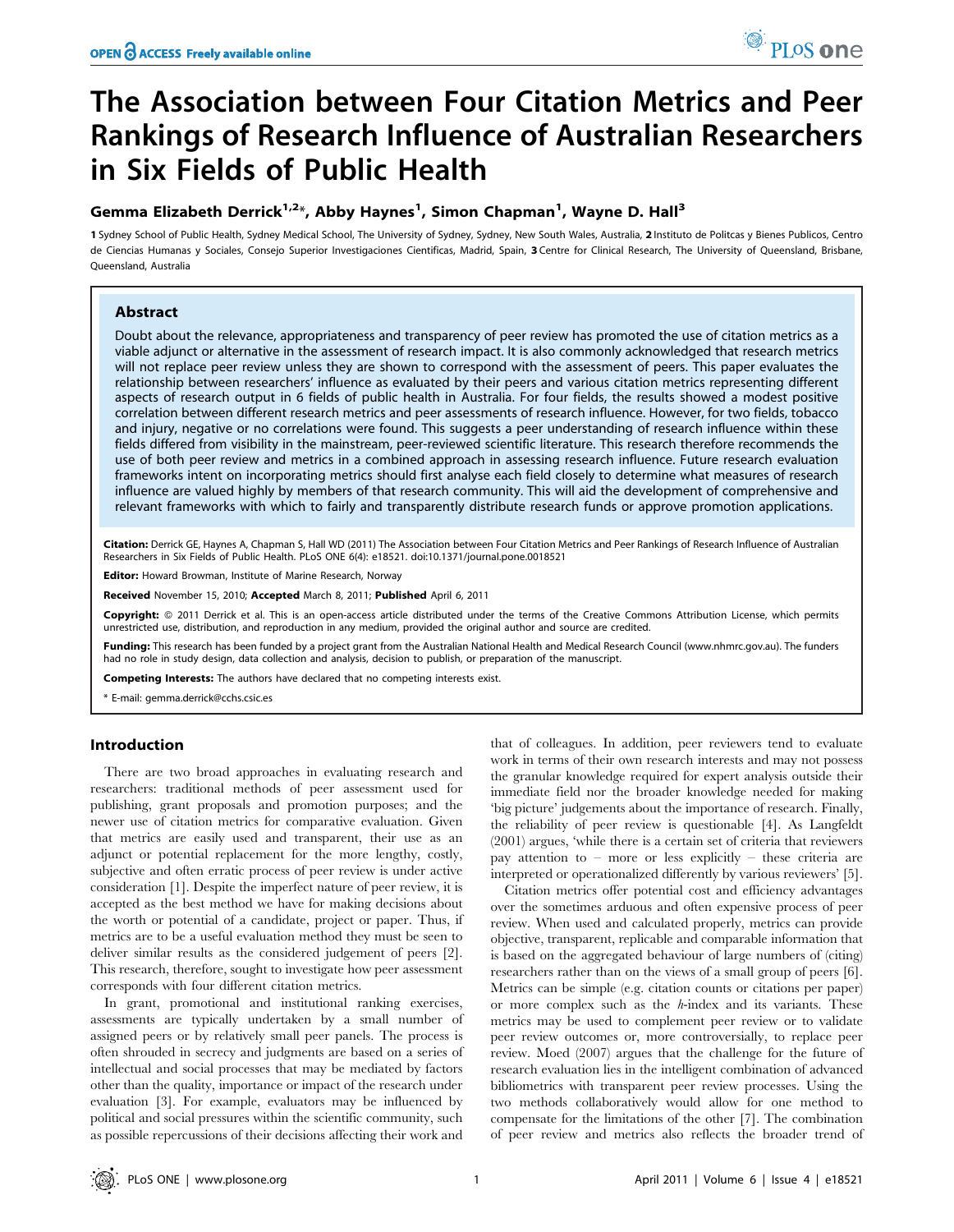evaluation frameworks towards the use of mixed methods, both qualitative and quantitative, when evaluating research and researchers.

Traditionally, peer review has been used as the 'gold standard' in validating bibliometric indicators. Whenever a new bibliometric indicator is proposed there is always the question of its convergent validity: how is it related to other (advanced) bibliometrics indicators and to assessments by peers [2]? The assumption is that a new bibliometric indicator only has the potential to be a useful measure for evaluating researchers if it also correlates strongly with peer assessments.

Studies assessing the level of agreement between research metrics and peer review outcomes have produced mixed results. Bornmann et al. (2008) investigated the relationship between different metrics and a researcher's success in grant or fellowship applications decided by peer review [2,8]. Although the exact assessment criteria used for the allocation of grants and fellowships were unclear, there were high correlations between a number of metrics and the outcome of the fellowship applications. Other studies have shown that the average h-index values of accepted and rejected applicants for biomedicine researcher fellowships differed significantly [8,9,10]. Van Raan (2006) found that the hindex was positively correlated with peer judgements for 147 Dutch chemistry research groups [11].

It is unclear whether the metrics used in these studies (h-index and its variants) can be appropriately applied to all fields, research types and researchers. Bornmann (2008a; 2008b; 2008c; 2009) analysed the biomedical field, and other studies have found similar correlations in fields such as physics [2,8,9,10,12], but no studies have compared the relationships between metrics and peer evaluations in more applied fields. This may be because interfield comparisons are difficult to conduct and the relationship between metrics and outcomes of peer review may be more indicative of the nature of the field, rather than the accuracy of the metrics per se. It may be that fields differ in their relationship between these metrics and peers' views of research excellence and influence.

The h-index is a popular metric that is increasingly used by researchers and funders. Loosely defined, a researcher with an hindex of 10 has at least 10 publications each with 10 or more citations. A researcher with an  $h$  of 20 has a minimum of twenty papers with twenty citations, and so on. The h-index for any author can be calculated automatically using either, or a combination of, the Web of Science (WoS), Scopus, and Google Scholar. The accuracy of the calculation will depend on what publications a database covers and the type of analyses performed [13]. Because it is increasingly being used to evaluate grant proposals and promotion applications, researchers seek to maximise their h-index by using a combination of databases. It is therefore essential that any study calculating and comparing researchers' h-indices uses the same publication database platform to ensure comparability [7].

The strength of the h-index is that it provides a single number that describes a researcher's publication performance by combining the number of publications with a measure of their citation frequencies. However, the h-index may not fairly compare researchers from different fields of research, because of large variations in publication type and frequency and citation volumes between fields. Comparisons of researchers at different stages of their careers are also problematic because later career researchers will generally have larger *h*-indices than early career researchers. Moreover, as the h-index can only increase over time, it is insensitive to changes in a researcher's performance and is only

weakly correlated with the total number of citations their body of work has received [14].

Another, more pertinent, criticism of the h-index is that it does not adequately summarise citation patterns. Researchers who have published a few highly cited articles and many rarely cited articles will have an *h*-index that is right or left skewed and which may misleadingly represent their publication output. As the h-index provides an incomplete picture, it should ideally be used to evaluate researchers in coordination with other research metrics, which describe different aspects of research output (Bornmann 2008a). A number of variants have been proposed to address the limitations of the h-index and provide alternative views of a researcher's research performance. Bornmann (2008a; 2009) suggests that a complete evaluation of researchers' publication outputs can be achieved by combining two indices; one that describes the most productive core of a researcher (such as the hindex) and one that describes the impact of the papers in the core (such as the  $m$ -index) [9,10].

The aims of this study were: (1) to identify relevant metrics that could be used in conjunction with peer review to assess researchers; and (2) to evaluate the relationship between peer assessment and selected citation metrics among Australian-based public health researchers in six fields. Public health is an interesting field in which to assess these relationships because it is an applied field in which research influence may not be well captured by citation indices for peer reviewed publications. Accordingly, this paper evaluated the relationships between (1) the h-index and its main variants and (2) rankings of researchers' influence as assessed by research peers in the same field. It also provided a comparison of the correlations between peer review outcomes and bibliometric indicators in each of six public health fields.

## Methods

#### Participant recruitment

Australia-based participants from six different fields of public health research (Alcohol, Drugs, Tobacco, Skin Cancer, Injury and Obesity) were asked to nominate up to five Australia-based researchers whom they considered to be 'most influential in shaping any aspect of policy or programs, legislation, clinical practice, or public understanding' within their respective fields. 'Influence' was thus not restricted to scientific impact within the research community. This construct attempted to harness some of the more elusive social considerations that would be likely to inform peer assessment of grant or promotional candidates. A full description of participant recruitment and study methods is available elsewhere [15,16].

We tested the hypothesis that there would be a strong association between the total number of nominations an individual received from their peers ('influential researcher votes' or IRVs) and these citation metrics. Only researchers who had received at least one IRV were included in the analysis.

#### Ethics

The study engaged a large proportion of active Australian public health researchers and provided a ranked distribution of peer esteem in each of the six fields.

An email explaining the project and requesting a copy of each participant's publication list was sent to all researchers who received at least one vote from their peers as an influential researcher ( $n = 182$ ). Many of the researchers approached were unaware of their h-index. Some were concerned that it might be used to their disadvantage. In the majority of cases, participants were aware of the h-index but did not know how to calculate it.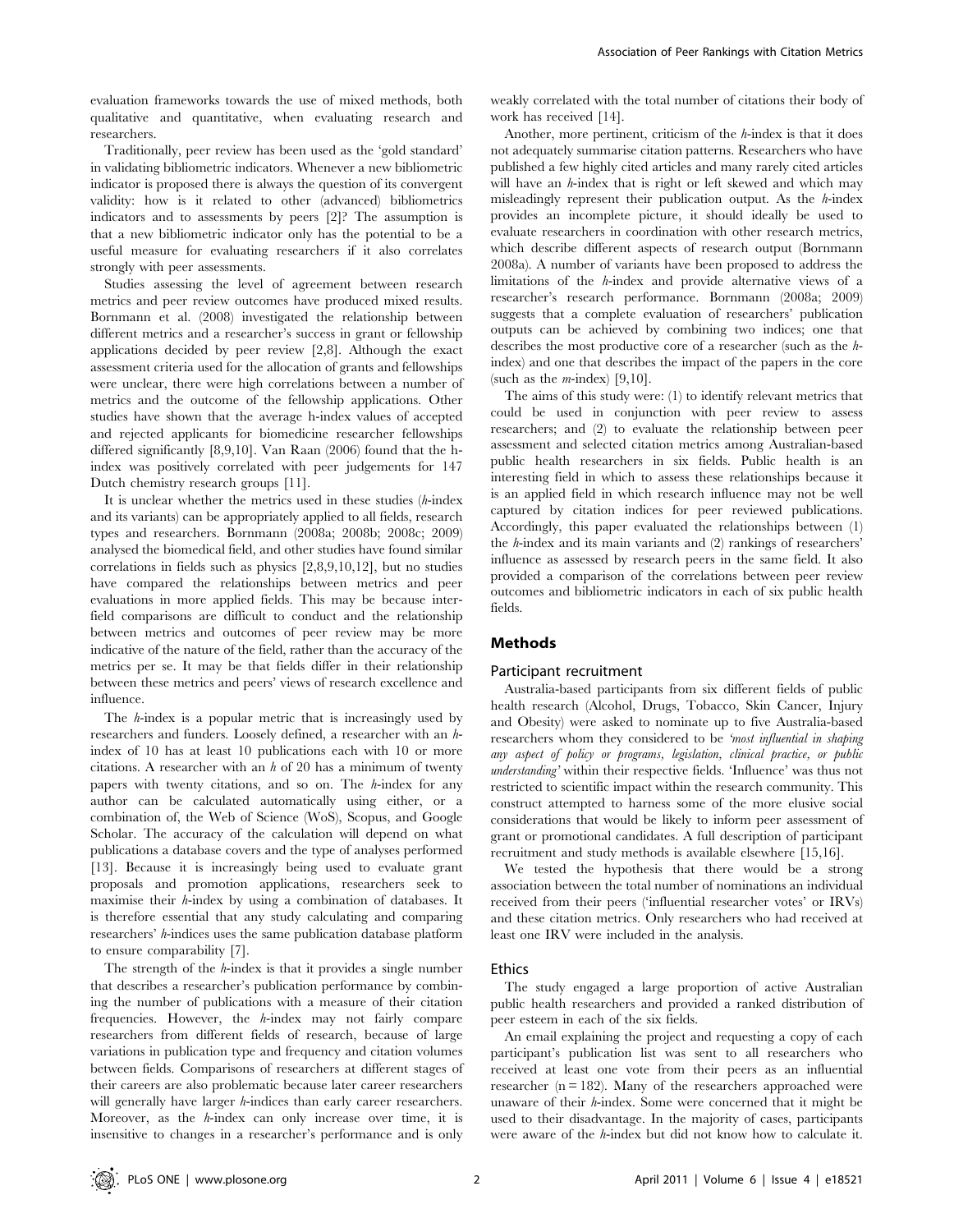Participation in this project was thus encouraged by the offer of having one's h-index calculated. In addition, the research team reassured each participant that this information would be treated confidentially and not used in publications to characterise their individual research output. Informed written consent to calculate and use their publication metrics was obtained from each of the participants via email.

This study was cleared by the Behavioural & Social Sciences Ethical Review Committee (BSSERC) at The University of Queensland and the Human Research Ethics Committee (HREC) of The University of Sydney in accordance with the National Health and Medical Research Council's guidelines, protocol number 2009000340.

#### Indices investigated

The h-index was supplemented with a series of related indicators. These included a combination of metrics that evaluated different aspects of research impact taking into account the number of publications, citations and career length. A full list of the metrics used in this study and their definitions are described below.

The h-index. Hirsch's index depends on both the number of a scientist's publications and the number of citations for each paper. It is defined as 'a scientist has index h if h of his or her Np papers have at least h citations each and the other (Np - h) papers have  $\leq$ h citations each'.[17]. The 'Hirsch core' contains the first h-papers of a researcher's publication output [18]. The concept of the Hirsch core is important for the description of the indices described below.

**The m-index.** The  $m$ -index is defined as the median number of citations received by papers that have a ranking that is equal to or smaller than  $h$  [9]. The median is used instead of the average because the distribution of citation counts is usually highly skewed. The m-index has been found to discriminate better between approved and rejected post doctoral fellowship applicants than the  $h$ -index [9].

The m-quotient. To take account of the fact that a researcher's h-index is approximately proportional to their career length  $[19]$ , we calculated the *m*-quotient by dividing the *h*-index by the number of years since the author's first publication  $(n)$ . This quotient was particularly pertinent in the current study as both senior and more junior researchers were included.

**The q<sup>2</sup>-index.** The  $q2$  index is the geometric mean of the hindex and the m-index, defined as the square root of the product of the  $h$ - and  $m$ - indices [20]. This index captures both the number of papers (quantitative dimension) and the impact of the papers (qualitative dimension) in a researcher's productive  $(h)$  core [20].

#### Index calculation

Once the publications lists were received from participants, indices were calculated on researchers' entire body of published work rather than solely on publications in the field within which they were nominated as influential.

Using WoS, the number of citations for each paper was recorded. A further, cited reference search was conducted for those publications listed (such as books and other grey literature) that were not found by the general WoS search. If citations for a publication were not found using either of these methods, it was assumed that the publication had not achieved enough visibility within the research literature to affect the researcher's h-index. A researcher's h-index was manually calculated using Hirsch's formula from the list of the total publications and their citations [17].

If no reply to the email enquiry was received from a researcher, a preliminary blanket search for publications was performed using WoS. A preliminary h-index was then calculated and this calculation, together with the publication list used in its calculation, was sent to the researcher for confirmation or correction. Missing publications noted by the researcher were then included in a subsequent calculation. In all cases, an  $h$ -index calculation was only included in the analysis once the relevant researcher confirmed his or her publication list. In total, 176/182 (96.7%) researchers provided the research team with their CV and publication lists to calculate their respective indices. The remaining 3.3% of researchers' indices were calculated from their C.V independently, with the list of publications and citations sent to the researcher for approval and to alert the team of any missed publications that may change the index calculation. This process ensured that all eligible researchers participated in the project.

#### Statistical analysis

SPSS and SAS were both used to analyse the data. Spearman's rho (rank correlation) was used for the correlations and significance was assumed when  $p<0.05$ .

#### Results

## Characteristics of nominated influential researchers

A total of 182 public health researchers received at least one IRV in six fields of interest: Alcohol (31); Drugs (37), Injury (30); Skin cancer (29); Tobacco (19) and Obesity (36). Overall, the majority were men (68.1%), 64.8% were at professorial level and the majority were employed by universities (63.2%) or independent research organisations (17%).

#### Peer-rankings of researcher influence

The box plot in Figure 1 shows the distribution of rankings made by participating researchers in each of the six fields. Each cross represents a nominated researcher with their corresponding number of received votes also shown. The line in the middle of each box represents the median of the sample. In all six fields, a large number of the 182 researchers ( $n = 94, 51.6\%$ ) received only one vote. In the tobacco field the top six researchers attracted 75% of all votes ( $\sigma^2$  = 39.9). The same trend was seen in Skin Cancer  $(\sigma^2 = 20.0)$ , Drugs ( $\sigma^2 = 22.1$ ) and Obesity ( $\sigma^2 = 24.8$ ) fields. Only in the Injury field ( $\sigma^2$  = 9.7) did less than 50% of researchers vote for the person who was ranked first.

#### Index characteristics by field

Averages for each of the indices were calculated and compared across the six public health areas using ANOVA (see Table 1). There were no significant differences between fields for the four indices of interest but they differed in the average number of years since researchers' first publication ( $p = 0.03$ ,  $p < 0.05$ ).

#### Correlation with peer rankings of research influence

Table 2 shows Spearman rank correlation coefficients (r) for the correlations between IRVs and the  $h$ -index,  $m$ -index,  $m$ -quotient,  $q^2$  index and the number of research active years. The number of IRVs, irrespective of field, was found to significantly correlate with all bibliometric indicators of interest in this study. As the correlation coefficients were small, 95% confidence intervals were constructed around the means to indicate the degree of uncertainty around the estimated correlations within fields.

There were some interesting differences between fields. For the tobacco field there were no significant correlations between the number of IRVs and any of the bibliometric indicators. By contrast,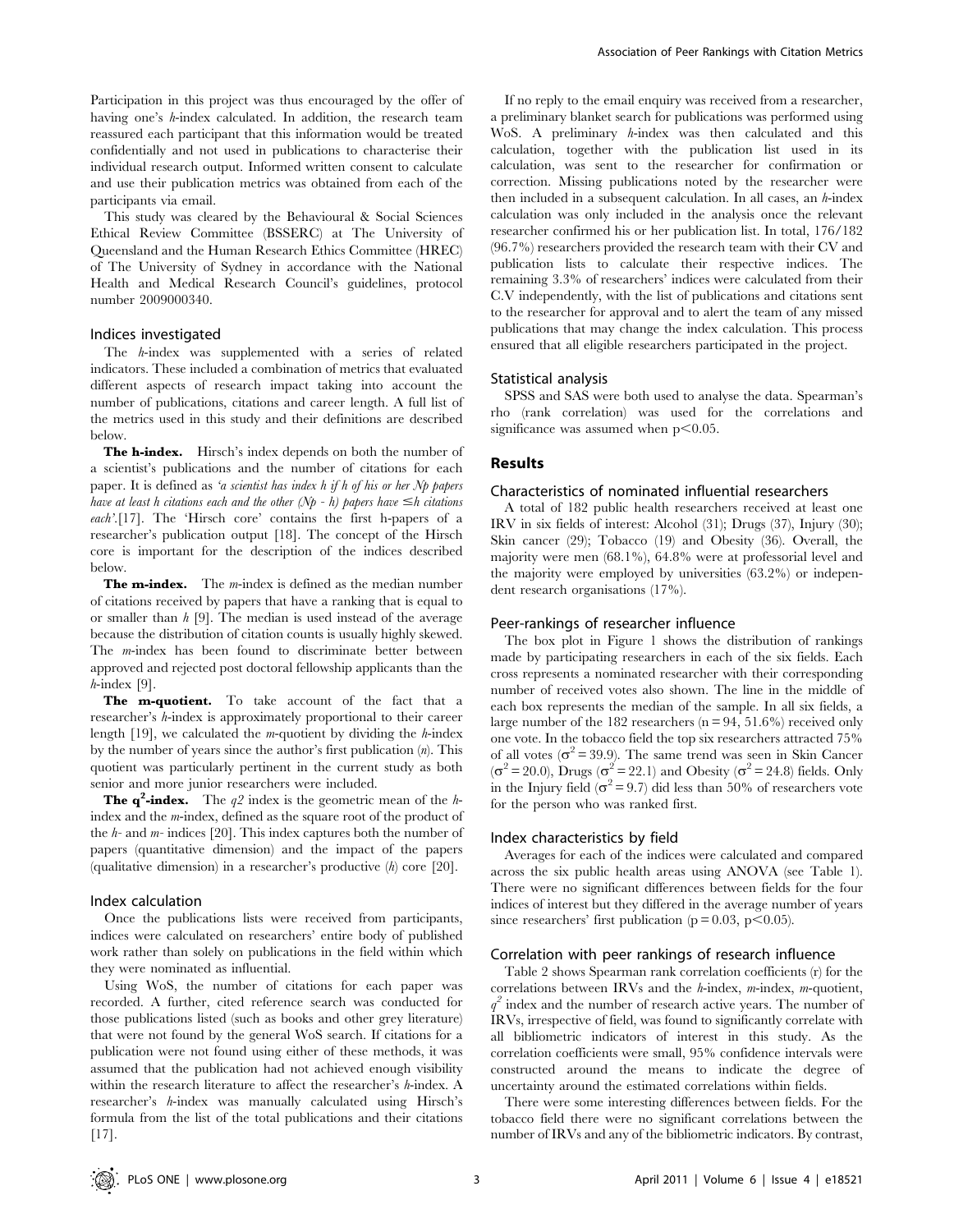

IRVs for nominated researchers in each field.

Figure 1. IRVs for nominated researchers in each field. doi:10.1371/journal.pone.0018521.g001

in the skin cancer field there were significant positive correlations with all bibliometric indicators. The other fields showed significant correlations with different bibliometric indicators.

Closer examination of the negative correlation in the injury field showed a high proportion of researchers with a high h-index only receiving one IRV. Likewise, many of the researchers in this field who received a large number of IRVs recorded -indices that were relatively low compared to the entire Injury field. When we removed the researcher with the most IRVs, the correlation

|           | Table 1. Comparison of index means over 6 public health |  |  |  |
|-----------|---------------------------------------------------------|--|--|--|
| l fields. |                                                         |  |  |  |

|                | $m$ -INDEX | m-<br><b>QUOTIENT / HINDEX</b> |      | $q^2$ -INDEX | <b>YEARS</b> |
|----------------|------------|--------------------------------|------|--------------|--------------|
| ALCOHOL 33.7   |            | 0.73                           | 19.2 | 25.3         | 28.4         |
| CANCER         | 49.6       | 0.90                           | 26.8 | 36.3         | 29.8         |
| <b>DRUGS</b>   | 35.8       | 0.85                           | 19.8 | 26.4         | 24.3         |
| <b>INJURY</b>  | 40.7       | 0.87                           | 21.3 | 29.2         | 25.7         |
| <b>OBESITY</b> | 40.0       | 1.02                           | 20.9 | 28.7         | 22.7         |
| TOBACCO 40.9   |            | 0.80                           | 23.1 | 30.7         | 29.3         |
| P-value        | 0.15       | 0.11                           | 0.23 | 0.17         | 0.03         |

doi:10.1371/journal.pone.0018521.t001

Table 2. Correlation of Evaluation metrics with Votes of Researcher Influence (IRVs).

|                              |              |         | $m-$<br><i>m</i> -INDEX QUOTIENT h-INDEX $q^2$ -INDEX YEARS |         |         |         |
|------------------------------|--------------|---------|-------------------------------------------------------------|---------|---------|---------|
| <b>OVERALL</b>               | $\mathbf{r}$ | $0.21*$ | $0.22*$                                                     | $0.26*$ | $0.25*$ | 0.04    |
|                              | P-value      | < 0.01  | < 0.01                                                      | < 0.01  | < 0.01  | 0.53    |
| <b>ALCOHOL</b>               | $\mathbf{r}$ | $0.40*$ | 0.25                                                        | $0.40*$ | $0.42*$ | 0.13    |
|                              | P-value      | 0.02    | 0.17                                                        | 0.03    | 0.02    | 0.46    |
| <b>SKIN</b><br><b>CANCER</b> | $\mathbf{r}$ | $0.56*$ | $0.48*$                                                     | $0.59*$ | $0.60*$ | 0.36    |
|                              | P-value      | < 0.01  | < 0.01                                                      | < 0.01  | < 0.01  | 0.06    |
| <b>DRUGS</b>                 | $\mathbf{r}$ | 0.18    | $0.36*$                                                     | $0.32*$ | 0.25    | 0.03    |
|                              | P-value      | 0.28    | 0.03                                                        | 0.05    | 0.13    | 0.83    |
| <b>INJURY</b>                | $\mathbf{r}$ | $-0.33$ | $-0.02$                                                     | $-0.32$ | $-0.34$ | $-0.34$ |
|                              | P-value      | 0.07    | 0.91                                                        | 0.09    | 0.05    | 0.06    |
| <b>OBESITY</b>               | $\mathbf{r}$ | $0.42*$ | 0.27                                                        | $0.45*$ | $0.49*$ | 0.14    |
|                              | P-value      | 0.01    | 0.11                                                        | < 0.01  | < 0.01  | 0.40    |
| <b>TOBACCO</b>               | $\mathbf{r}$ | 0.00    | $-0.03$                                                     | 0.05    | 0.03    | 0.04    |
|                              | P-value      | 0.99    | 0.90                                                        | 0.82    | 0.88    | 0.86    |

\*Significant correlation at the  $p<0.05$  level. doi:10.1371/journal.pone.0018521.t002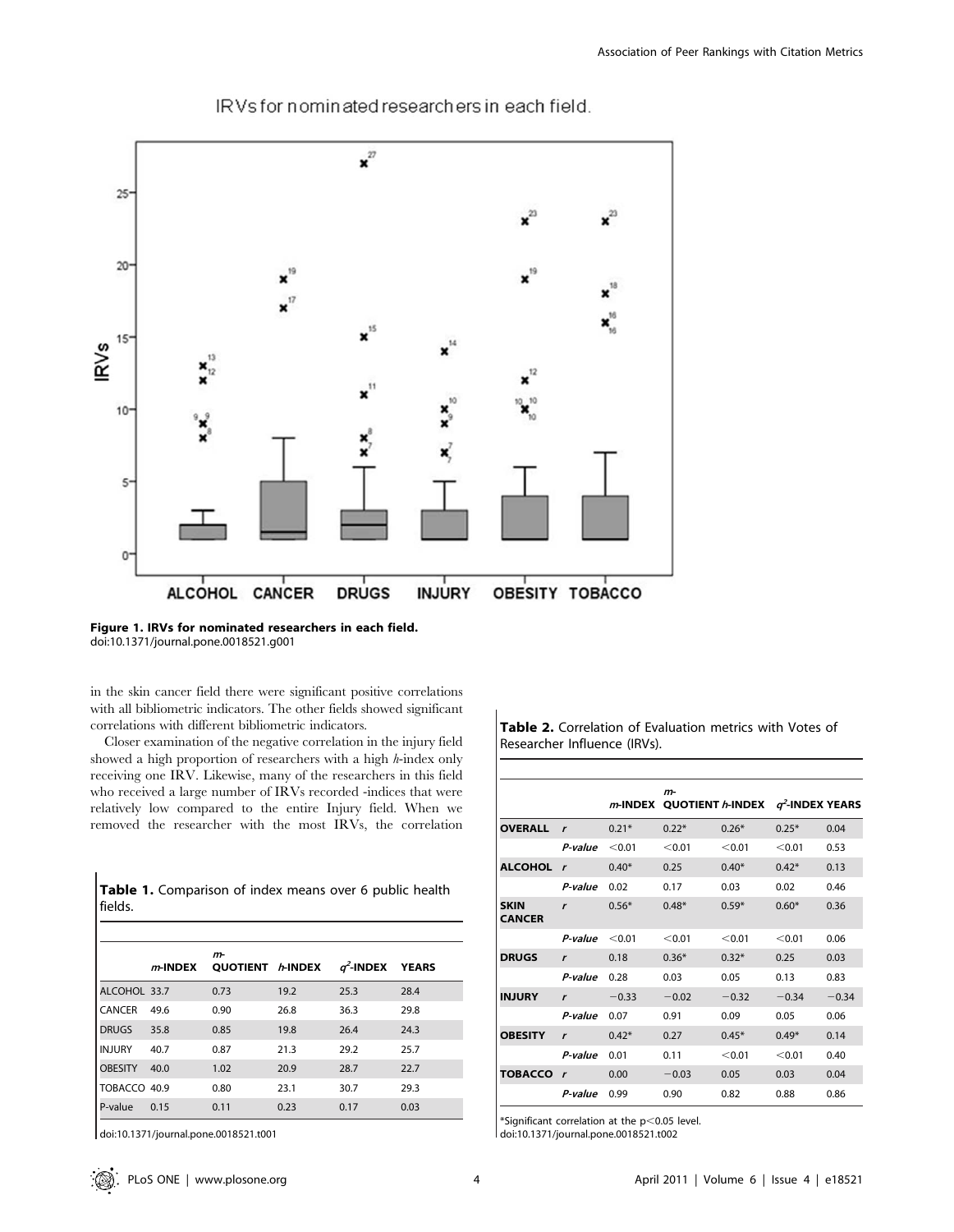coefficient was still negative but no longer statistically significantly different from zero  $(r^2 = 0.07; p = 0.675)$ .

Finally, despite a significant difference found between fields for the mean number of research active years (Table 1), there were no significant correlations between this and the number of IRVs. Correlations were found between the m-quotient (which takes into account the number of research active years) and the number of IRVs for skin cancer ( $r = 0.48$ ,  $p < 0.01$ ; CI<sub>.95</sub> = 0.14–0.73) and drugs ( $r = 0.36$ ,  $p = 0.02$ ; CI<sub>.95</sub> = 0.05–0.62).

# Determining the predictive power of individual and mixed metrics

We used multiple linear regression to determine whether the bibliometric indices, when used in combination, significantly predicted a researcher's rating by peers of their influence. The aim was to identify particular combinations of metrics that, when used together, would provide a more complete picture of a researcher's influence as determined by the number of peer votes.

Specifically, we used a combination of metrics depicting the quality and quantity of the h-core as recommended by Bornmann et al. (2008a). This method was used because many of the metric calculations were based on the h-index; therefore combinations of two metrics from the same basis were not expected to contribute to a combination's significance. For the purposes of this analysis, two distinct metrics were chosen—the h-index and the m-index—in order to investigate the potential value of adding the m-index when considering a researcher's overall influence as measured by his peers. Simple regression was preferred as a high correlation was found between the  $h$ - and the m-index (r = 0.91, p<0.001). This analysis was conducted in response to Bornmann's (2008a) recommendation outlined above.

Irrespective of field, the regression model that included the hindex and *m*-index was found to be significant ( $r^2 = 0.10$ ; F = 9.86;  $p<0.001$ ) but the addition of the *m*-index did not significantly add to prediction ( $t = -0.46$ ; p = 0.64).

This was the case in all fields except tobacco where there was no correlation between the number of IRVs and any of the bibliometric indicators, but the addition of the m-index to the model did significantly add to the model's overall predictive power  $(t = -2.37; p = 0.03)$ .

# Discussion

We found a modest positive correlation between peer rankings and research citation-based metrics in all fields except for tobacco and injury. This is in accordance with a number of studies that have also found positive correlations between the different citation metrics and peer review outcomes [21,22,23,24].

Our paper provides an original contribution to the debate about the relationship between peer research assessment and citation based metrics and hence to the issue of whether metrics can complement or substitute for peer review, given the acknowledged problems with the latter. In grant, promotional and institutional research ranking exercises, peer rankings are typically undertaken by a small number of assigned assessors or by relatively small panels. By contrast, in our research, we sought to involve all research-active Australian researchers in six fields in nominating up to five of their most influential peers. This process effectively produced a tally of votes about research influence that engaged a large proportion of Australian researchers active in each of these fields.

In contrast to previous comparisons of metrics with the outcomes of peer review, our method of measuring peer assessment was transparent and simple. In the studies conducted by Bornmann et al (2008a; 2008b; 2008c; 2009) and Schreiber (2008), the method of assessing peer review was not clearly described, which made it difficult to assess what components were used to evaluate each researcher's performance. There is an important advantage of field-wide peer 'voting' on research influence over the typical process of peer assessment involving small numbers of assessors. Most obviously, the process includes a larger and more representative sample of peers than that obtained from the assessment of a small number (sometimes only one or two) of peers. By allowing active researchers across a whole field to nominate influential researchers we obtained a ranked distribution of peer esteem in each of the six fields.

The validity of using the  $h$ -index and the various other evaluation metrics to describe different aspects of a researchers' research output was also tested in this paper. Our data suggests that any of the four indices could reasonably be used to complement or replace peer review for the initial stages of research and/or researcher assessment. However, we emphasise the need for a dual process to take into account the advantages and the limitations of both evaluation methods, as suggested by Moed (2007).

The poor correlation shown in the tobacco field and the negative correlation in the injury field may well be explained by the understanding of research influence for each field. For tobacco, Australia has one of the most advanced and comprehensive tobacco control policies in the world, and has seen continual falls in tobacco use since the 1960s. Hence, Australian tobacco researchers primarily evaluate influence by their impacts on government policy rather than solely rely on publishing in peer reviewed literature. While the researchers who were peer ranked highly as influential also had impressive citation metrics, there were several researchers working in more traditional areas of tobacco related research (e.g. epidemiology and biostatistics) who had very high citation metrics who were not highly ranked as influential by their peers. The negative correlation observed in the injury field arose because several researchers with very high hindices received low ratings of influence and the most influential researcher in the field had a modest h-index. Limiting our sample to researchers with one or more influential votes restricted our range of scores and will have reduced the correlation across all fields.

In fields with strong traditions of informing government policy through the publications in the grey literature (e.g. NGO and government reports), high impact publishing will seldom be the only factor that determines peer judged research influence. Although we analysed a researcher's full list of publications (including grey literature), citations of this work are unlikely to be accurately represented by the WoS platform. Indeed, peer assessment of influence in these fields would have included these social impact aspects of research while the h-index only reflected citations within the peer reviewed literature. In addition, for all researchers, the citation metrics achieved seem to reflect the characteristics of the field rather than the influence of the individual researcher. Because this disparity occurred far less in the other four fields, this suggests that ratings of research influence in tobacco control and injury may be more aligned with social impact of research than in the other areas. Indeed, the modest hindex of the most influential researcher in the injury field reflects an output of applied research that was published in government and health service reports.

The results suggest that researchers in four of the six fields valued the work of peers who had a high publication visibility, attracted a higher number of citations and published in journals with high impact factors. This is particularly striking given that the